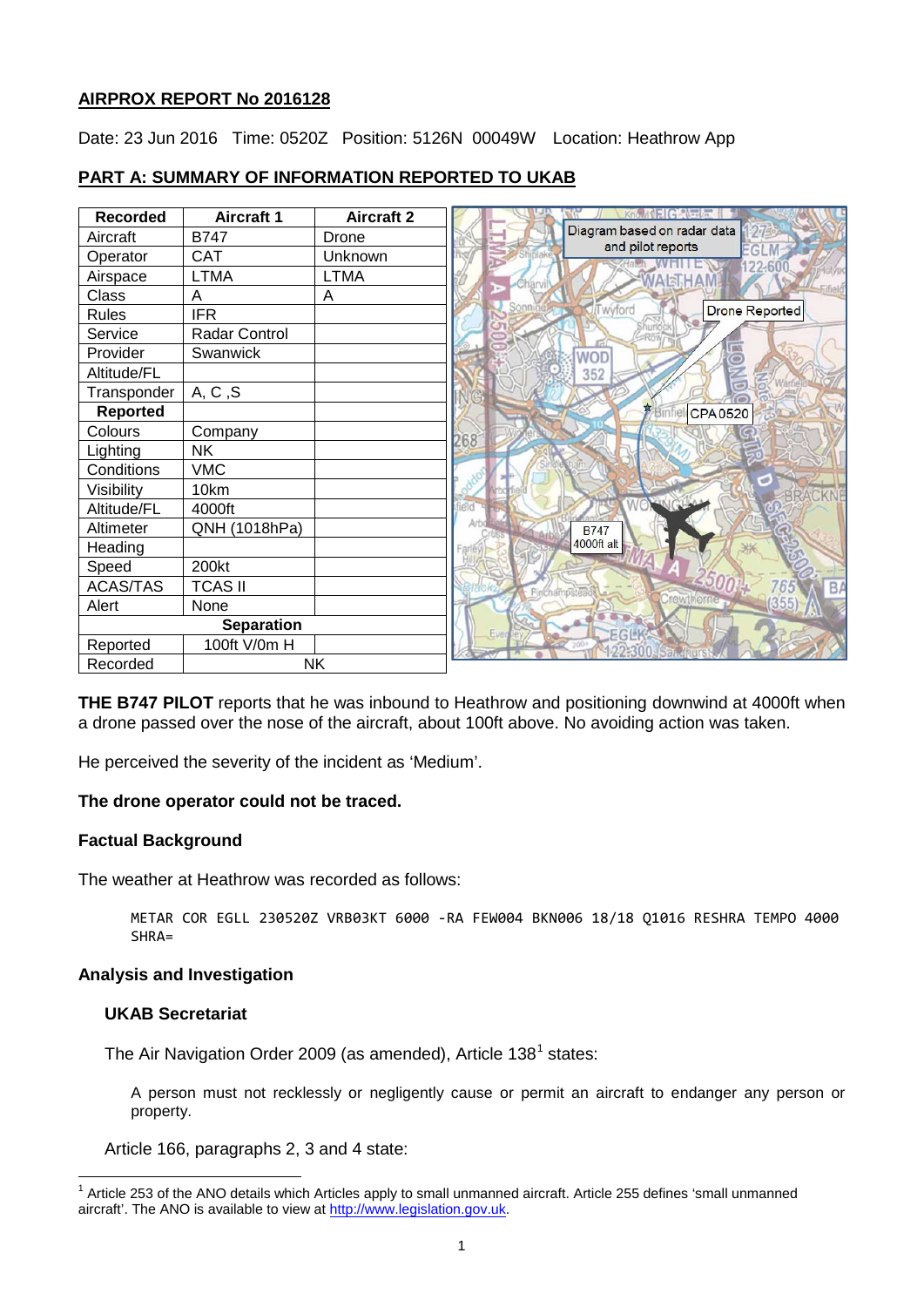(2) The person in charge of a small unmanned aircraft may only fly the aircraft if reasonably satisfied that the flight can safely be made.

(3) The person in charge of a small unmanned aircraft must maintain direct, unaided visual contact with the aircraft sufficient to monitor its flight path in relation to other aircraft, persons, vehicles, vessels and structures for the purpose of avoiding collisions.'

(4) The person in charge of a small unmanned aircraft which has a mass of more than 7kg excluding its fuel but including any articles or equipment installed in or attached to the aircraft at the commencement of its flight must not fly the aircraft

(a) in Class A, C, D or E airspace unless the permission of the appropriate air traffic control unit has been obtained;

(b) within an aerodrome traffic zone …; or

(c) at a height of more than 400 feet above the surface unless it is flying in airspace described in sub-paragraph (a) or (b) and in accordance with the requirements for that airspace.

In addition, the CAA has published regulation regarding First Person View (FPV) drone operations which limit this activity to drones of less than 3.5kg take-off mass, and to not more than 1000ft<sup>[2](#page-1-0)</sup>.

### **Summary**

An Airprox was reported when a B747 and a drone flew into proximity at 0520 on Thursday 23<sup>rd</sup> June 2016. The B747 pilot was operating under IFR in VMC, and in receipt of a Radar Control Service from Swanwick. The drone operator could not be traced.

## **PART B: SUMMARY OF THE BOARD'S DISCUSSIONS**

Information available consisted of a report from the B787 pilot and radar photographs/video recordings.

There are no specific ANO regulations limiting the maximum height for the operation of drones that weigh 7kg or less other than if flown using FPV (with a maximum weight of 3.5kg) when 1000ft is the maximum height. Drones weighing between 7kg and 20kg are limited to 400ft unless in accordance with airspace requirements. Notwithstanding, there remains a requirement to maintain direct, unaided visual contact with the aircraft sufficient to monitor its flight path in relation to other aircraft, persons, vehicles, vessels and structures for the purpose of avoiding collisions. CAP 722 gives guidance that, within the UK, visual line of sight (VLOS) operations are normally accepted to mean a maximum distance of 500m [1640ft] horizontally and 400ft [122m] vertically from the Remote Pilot.

Neither are there any specific ANO regulations limiting the operation of drones in controlled airspace if they weigh 7kg or less other than if flown using FPV (with a maximum weight of 3.5kg) when they must not be flown in Class A, C, D or E, or in an ATZ during notified hours, without ATC permission. Drones weighing between 7kg and 20kg must not be flown in Class A, C, D or E, or in an ATZ during notified hours, without ATC permission. CAP722 gives guidance that operators of drones of any weight must avoid and give way to manned aircraft at all times in controlled Airspace or ATZ. CAP722 gives further guidance that, in practical terms, drones of any mass could present a particular hazard when operating near an aerodrome or other landing site due to the presence of manned aircraft taking off and landing. Therefore, it strongly recommends that contact with the relevant ATS unit is made prior to conducting such a flight.

Notwithstanding the above, all drone operators are also required to observe ANO 2016 Article 94(2) which requires that the person in charge of a small unmanned aircraft may only fly the aircraft if reasonably satisfied that the flight can safely be made, and the ANO 2016 Article 241 requirement not to recklessly or negligently cause or permit an aircraft to endanger any person or property. Allowing

<span id="page-1-0"></span><sup>&</sup>lt;sup>2</sup> ORS4 No. 1168 Small Unmanned Aircraft – First Person View (FPV) Flying available at: **ORS4 No 1168**.